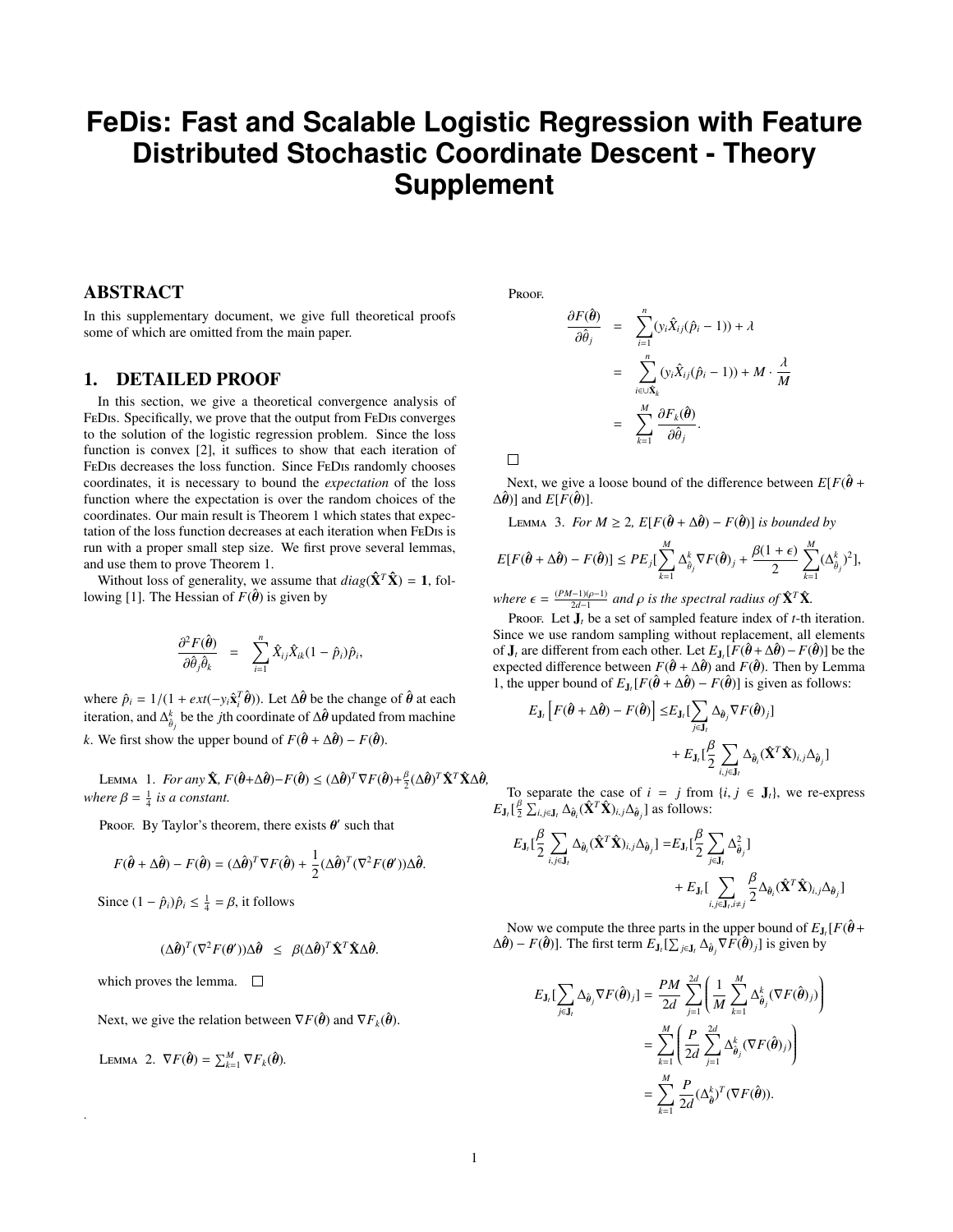Here  $\Delta_{\hat{\theta}}^k$  is computed by  $F_k$ . Next we give  $E_{\mathbf{J}_l}[\frac{\beta}{2} \sum_{j \in \mathbf{J}_l} \Delta_{\hat{\theta}_j}^2]$ .

$$
\begin{split} E_{\mathbf{J}_l}[\frac{\beta}{2}\sum_{j\in\mathbf{J}_l}\Delta_{\hat{\theta}_j}^2] &= \frac{\beta}{2}\frac{PM}{2d}\sum_{j=1}^{2d}\left(\frac{1}{M}\sum_{k=1}^M(\Delta_{\hat{\theta}_j}^k)^2\right) \\ &= \frac{\beta}{2}\frac{P}{2d}\sum_{k=1}^M(\Delta_{\hat{\theta}}^k)^T\Delta_{\hat{\theta}}^k. \end{split}
$$

The third term  $E_{J_t}[\sum_{i,j\in J_t, i\neq j} \frac{\beta}{2} \Delta_{\hat{\theta}_i}(\hat{\mathbf{X}}^T \hat{\mathbf{X}})_{i,j} \Delta_{\hat{\theta}_j}]$  is given by

$$
E_{\mathbf{J}_{i}}\left[\sum_{i,j\in\mathbf{J}_{i},i\neq j}\frac{\beta}{2}\Delta_{\hat{\theta}_{i}}(\hat{\mathbf{X}}^{T}\hat{\mathbf{X}})_{i,j}\Delta_{\hat{\theta}_{j}}\right]
$$
\n
$$
=\frac{\beta}{2}\frac{PM(PM-1)}{2d(2d-1)}\sum_{i,j=1,i\neq j}^{2d}\left(\frac{1}{M^{2}}\sum_{k,\ell=1}^{M}\Delta_{\hat{\theta}_{i}}^{k}(\hat{\mathbf{X}}^{T}\hat{\mathbf{X}})_{i,j}\Delta_{\hat{\theta}_{j}}^{\ell}\right)
$$
\n
$$
=\frac{\beta}{2}\frac{P(PM-1)}{2d(2d-1)M}\sum_{k,\ell=1}^{M}\sum_{i,j=1,i\neq j}^{2d}\left(\Delta_{\hat{\theta}_{i}}^{k}(\hat{\mathbf{X}}^{T}\hat{\mathbf{X}})_{i,j}\Delta_{\hat{\theta}_{j}}^{\ell}\right)
$$
\n
$$
=\frac{\beta}{2}\frac{P(PM-1)}{2d(2d-1)M}\sum_{k,\ell=1}^{M}\left((\Delta_{\hat{\theta}}^{k})^{T}\hat{\mathbf{X}}^{T}\hat{\mathbf{X}}\Delta_{\hat{\theta}}^{\ell}-(\Delta_{\hat{\theta}}^{k})^{T}\Delta_{\hat{\theta}}^{\ell}\right).
$$

Let  $\sum_{k=1}^{M} \Delta_{\hat{\theta}}^k = \sigma_{\hat{\theta}}$ , then we have the following equality:

$$
\sum_{k,\ell=1}^M \left( (\Delta_{\hat{\theta}}^k)^T \hat{\mathbf{X}}^T \hat{\mathbf{X}} \Delta_{\hat{\theta}}^\ell - (\Delta_{\hat{\theta}}^k)^T \Delta_{\hat{\theta}}^\ell \right) = (\sigma_{\hat{\theta}})^T \hat{\mathbf{X}}^T \hat{\mathbf{X}} \sigma_{\hat{\theta}} - (\sigma_{\hat{\theta}})^T \sigma_{\hat{\theta}}.
$$

Summarizing the results up to now, we have the following:

$$
E_{\mathbf{J}_l}[F(\hat{\boldsymbol{\theta}} + \Delta \hat{\boldsymbol{\theta}}) - F(\hat{\boldsymbol{\theta}})]
$$
  
\n
$$
\leq \sum_{k=1}^M \frac{P}{2d} (\Delta_{\hat{\boldsymbol{\theta}}}^k)^T (\nabla F(\hat{\boldsymbol{\theta}})) + \frac{\beta}{2} \frac{P}{2d} \sum_{k=1}^M (\Delta_{\hat{\boldsymbol{\theta}}}^k)^T \Delta_{\hat{\boldsymbol{\theta}}}^k
$$
  
\n
$$
+ \frac{\beta}{2} \frac{P(PM - 1)}{2d(2d - 1)M} \left( (\sigma_{\hat{\boldsymbol{\theta}}})^T \hat{\mathbf{X}}^T \hat{\mathbf{X}} \sigma_{\hat{\boldsymbol{\theta}}} - (\sigma_{\hat{\boldsymbol{\theta}}})^T \sigma_{\hat{\boldsymbol{\theta}}} \right)
$$

Using the spectral radius  $\rho$  of  $\hat{\mathbf{X}}^T \hat{\mathbf{X}}$  with  $\rho \geq 1$ , we have the following inequalities:

$$
E_{\mathbf{J}_{t}}[F(\hat{\boldsymbol{\theta}} + \Delta \hat{\boldsymbol{\theta}}) - F(\hat{\boldsymbol{\theta}})]
$$
\n
$$
\leq \sum_{k=1}^{M} \frac{P}{2d} (\Delta_{\hat{\boldsymbol{\theta}}}^{k})^{T} (\nabla F(\hat{\boldsymbol{\theta}})) + \frac{\beta}{2} \frac{P}{2d} \sum_{k=1}^{M} (\Delta_{\hat{\boldsymbol{\theta}}}^{k})^{T} \Delta_{\hat{\boldsymbol{\theta}}}^{k}
$$
\n
$$
+ \frac{\beta}{2} \frac{P(PM - 1)}{2d(2d - 1)M} \left( (\rho - 1)(\sigma_{\hat{\boldsymbol{\theta}}})^{T} \sigma_{\hat{\boldsymbol{\theta}}} \right)
$$
\n
$$
\leq \sum_{k=1}^{M} \frac{P}{2d} (\Delta_{\hat{\boldsymbol{\theta}}}^{k})^{T} (\nabla F(\hat{\boldsymbol{\theta}})) + \frac{\beta}{2} \frac{P}{2d} \sum_{k=1}^{M} (\Delta_{\hat{\boldsymbol{\theta}}}^{k})^{T} \Delta_{\hat{\boldsymbol{\theta}}}^{k}
$$
\n
$$
+ \frac{\beta}{2} \frac{P(PM - 1)}{2d(2d - 1)} \frac{(\rho - 1)}{M} \sum_{k=1}^{M} (\Delta_{\hat{\boldsymbol{\theta}}}^{k})^{T} \Delta_{\hat{\boldsymbol{\theta}}}^{k}
$$
\n
$$
= \sum_{k=1}^{M} \frac{P}{2d} (\Delta_{\hat{\boldsymbol{\theta}}}^{k})^{T} (\nabla F(\hat{\boldsymbol{\theta}}))
$$
\n
$$
+ \frac{\beta}{2} \frac{P}{2d} \left( 1 + \frac{(PM - 1)(\rho - 1)}{(2d - 1)M} \right) \left( \sum_{k=1}^{M} (\Delta_{\hat{\boldsymbol{\theta}}}^{k})^{T} \Delta_{\hat{\boldsymbol{\theta}}}^{k} \right)
$$

Let  $\epsilon = \frac{(PM-1)(\rho-1)}{(2d-1)M}$ . We finish the proof with the following:

$$
E_{\mathbf{J}_t}[F(\hat{\boldsymbol{\theta}} + \Delta \hat{\boldsymbol{\theta}}) - F(\hat{\boldsymbol{\theta}})]
$$
  
\n
$$
\leq \sum_{k=1}^M \frac{P}{2d} (\Delta_{\hat{\boldsymbol{\theta}}}^k)^T (\nabla F(\hat{\boldsymbol{\theta}})) + \frac{\beta}{2} \frac{P}{2d} (1 + \epsilon) \left( \sum_{k=1}^M (\Delta_{\hat{\boldsymbol{\theta}}}^k)^T \Delta_{\hat{\boldsymbol{\theta}}}^k \right)
$$
  
\n
$$
= PE_j [\sum_{k=1}^M \Delta_{\hat{\boldsymbol{\theta}}_j}^k \nabla F(\hat{\boldsymbol{\theta}})_j + \frac{\beta(1 + \epsilon)}{2} \sum_{k=1}^M (\Delta_{\hat{\boldsymbol{\theta}}_j}^k)^2]
$$

Let  $P(\hat{\theta})$  be a diagonal matrix with  $P(\hat{\theta})_{i,i} = \hat{p}_i$ . And let  $P_k(\hat{\theta})$  is a heater of  $\hat{P}_k(\hat{\theta})$  corresponding to  $\hat{Y}_k$  and  $Y_k$  is a sub-vector of  $Y_k$ sub-matrix of  $\mathbf{P}(\hat{\theta})$  corresponding to  $\hat{\mathbf{X}}_k$  and  $\mathbf{y}_k$  is a sub-vector of  $\mathbf{y}$  corresponding to  $\hat{\mathbf{X}}_k$ . The gradients of  $E(\hat{\theta})$  and  $E(\hat{\theta})$  are expressed corresponding to  $\hat{\mathbf{X}}_k$ . The gradients of  $F(\hat{\boldsymbol{\theta}})$  and  $F_k(\hat{\boldsymbol{\theta}})$  are expressed<br>by  $\mathbf{P}(\hat{\boldsymbol{\theta}})$  and  $\mathbf{P}_k(\hat{\boldsymbol{\theta}})$  as follows: by  $P(\hat{\theta})$  and  $P_k(\hat{\theta})$  as follows:

$$
\frac{\partial F(\hat{\boldsymbol{\theta}})}{\partial \hat{\theta}_j} = (\hat{\mathbf{X}}^T (\mathbf{P}(\hat{\boldsymbol{\theta}}) - \mathbf{I}) \mathbf{y} + \lambda \mathbf{1})_j
$$

$$
\frac{\partial F_k(\hat{\boldsymbol{\theta}})}{\partial \hat{\theta}_j} = (\hat{\mathbf{X}}_k^T (\mathbf{P}_k(\hat{\boldsymbol{\theta}}) - \mathbf{I}_k) \mathbf{y}_k + \frac{\lambda}{M} \mathbf{1})_j
$$

$$
= ((\hat{\mathbf{X}}_k^T)_j (\mathbf{P}_k(\hat{\boldsymbol{\theta}}) - \mathbf{I}_k) \mathbf{y}_k + \frac{\lambda}{M})
$$

We give an upper bound of  $\sum_{k=1}^{M} (\nabla F_k(\hat{\theta})_j)^2$  in the following Lemma.

LEMMA 4. *For*  $\lambda \leq M$ ,  $\sum_{k=1}^{M} (\nabla F_k(\hat{\boldsymbol{\theta}}))_j)^2$  *has the following upper bound:*

$$
\sum_{k=1}^M (\nabla F_k(\hat{\boldsymbol{\theta}})_j)^2 \leq 2 \left( ||(\mathbf{P}(\hat{\boldsymbol{\theta}}) - \mathbf{I})\mathbf{y}||_2^2 + \lambda \right).
$$

Proof. We begin the proof with the matrix notation.

$$
(\nabla F_k(\hat{\boldsymbol{\theta}})_j)^2 = \left(\frac{\partial F_k(\hat{\boldsymbol{\theta}})}{\partial \hat{\theta}_j}\right)^2 = \left((\hat{\mathbf{X}}_k^T)_j (\mathbf{P}_k(\hat{\boldsymbol{\theta}}) - \mathbf{I}_k)\mathbf{y}_k + \frac{\lambda}{M}\right)^2
$$

Then, we have the following inequality:

$$
(\nabla F_k(\hat{\boldsymbol{\theta}})_j)^2 = \left( (\hat{\mathbf{X}}_k^T)_j (\mathbf{P}_k(\hat{\boldsymbol{\theta}}) - \mathbf{I}_k) \mathbf{y}_k + \frac{\lambda}{M} \right)^2
$$
  
\n
$$
\leq 2 \left( (\hat{\mathbf{X}}_k^T)_j (\mathbf{P}_k(\hat{\boldsymbol{\theta}}) - \mathbf{I}_k) \mathbf{y}_k \right)^2 + \frac{2\lambda^2}{M^2}
$$
  
\n
$$
\leq 2 ||(\hat{\mathbf{X}}_k^T)_j||_2^2 ||(\mathbf{P}_k(\hat{\boldsymbol{\theta}}) - \mathbf{I}_k) \mathbf{y}_k||_2^2 + \frac{2\lambda^2}{M^2}
$$
  
\n
$$
\leq 2 ||(\mathbf{P}_k(\hat{\boldsymbol{\theta}}) - \mathbf{I}_k) \mathbf{y}_k||_2^2 + \frac{2\lambda^2}{M^2}
$$

Consequently, we get the following inequality:

$$
\sum_{k=1}^{M} (\nabla F_k(\hat{\boldsymbol{\theta}})_j)^2 \le \sum_{k=1}^{M} \left( 2 ||(\mathbf{P}_k(\hat{\boldsymbol{\theta}}) - \mathbf{I}_k) \mathbf{y}_k||_2^2 + \frac{2\lambda^2}{M^2} \right)
$$
  
=  $\left( 2 ||(\mathbf{P}(\hat{\boldsymbol{\theta}}) - \mathbf{I}) \mathbf{y}||_2^2 + \frac{2\lambda^2}{M} \right)$   
 $\le 2 \left( ||(\mathbf{P}(\hat{\boldsymbol{\theta}}) - \mathbf{I}) \mathbf{y}||_2^2 + \lambda \right)$ 

 $\Box$ 

 $\Box$ 

Now we provide the main theorem which proves that FeDis converges.

THEOREM 1. *In* FEDIS, for any iteration, feature *j* and  $\hat{\theta}$ , there *exists a step size* η *such that the expectation of the loss function of* FeDis *decreases: i.e.,*

$$
E[F(\hat{\boldsymbol{\theta}} + \Delta \hat{\boldsymbol{\theta}}) - F(\hat{\boldsymbol{\theta}})] < 0
$$